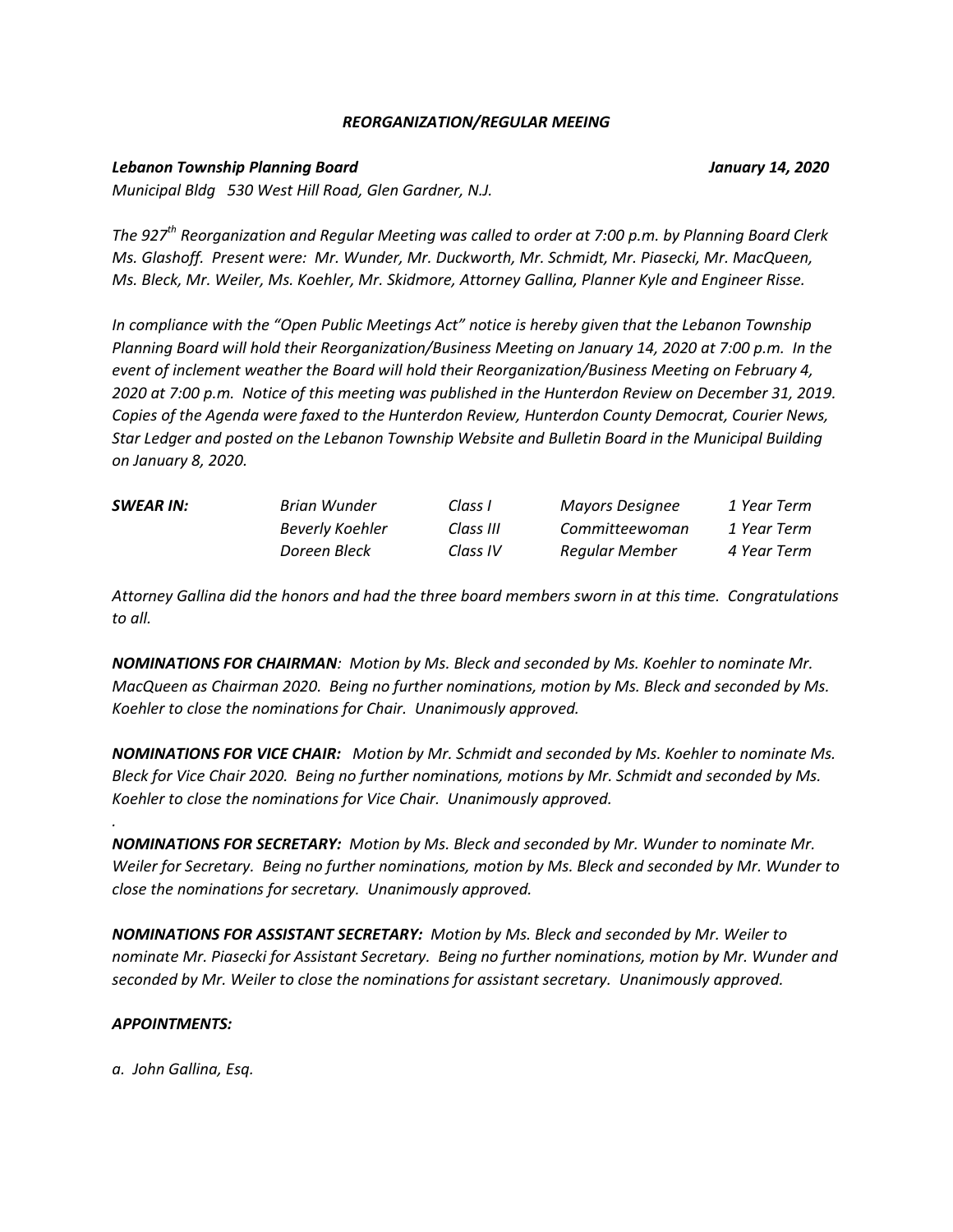## *Lebanon Township Planning Board Reorganization & Regular Meeting January 14, 2020 Page 2*

## *APPOINTMENTS: Cont'd*

- *b. Mark Blount, Esq. (Alternate Attorney)*
- *c. James Kyle, PP*
- *d. Stephen Risse, Engr. (Bayer/Risse Engrs.)*
- *e. Ted Bayer, Engr. (Alternate Engr.)*
- *f. Gail W. Glashoff, Planning Board Clerk*

*Motion by Mr. Piasecki and seconded by Ms. Bleck to appoint all of the above. Unanimously approved.*

### *ADOPT RESOLUTIONS:*

*a. Authorizing Agreement for Professional Services b. Annual Notice Schedule 2020*

*Ms. Glashoff reviewed for the board the two resolutions, one for Professional Services and the other For the Annual Notice Schedule. Ms. Glashoff asked the board if they would be willing to change the February date from the 4th to the 18th and explained why. The board agreed. Motion by Ms. Bleck and seconded by Mr. Wunder to approve both Resolutions as presented with the change of the February date. Unanimously approved.*

### *ADOPT RESOLUTION FOR PROFESSIONALS ON PAY TO PLAY:*

*Ms. Glashoff briefly reviewed the resolution for pay to play. Motion by Ms. Bleck and seconded by Mr. Wunder to approve the resolution for Professionals on Pay to Play. Unanimously approved.*

### *ADOPT PROFESSIONAL CONTRACTS:*

- *a. John Gallina, Esq.*
- *b. Mark Blount, Esq. (Alternate Attorney)*
- *c. James Kyle, PP (Kyle/McManus)*
- *d Stephen Risse, Engr. (Bayer/Risse Engrs.)*
- *e. Ted Bayer, Engr. (Alternate Engr.)*

*Ms. Glashoff went over the contracts for the board noting that there are no increases in hourly rates from anyone. Everything is status quo. Motion by Mr. Schmidt and seconded by Mr. Wunder to adopt all of the contracts a thru e. Unanimously approved.*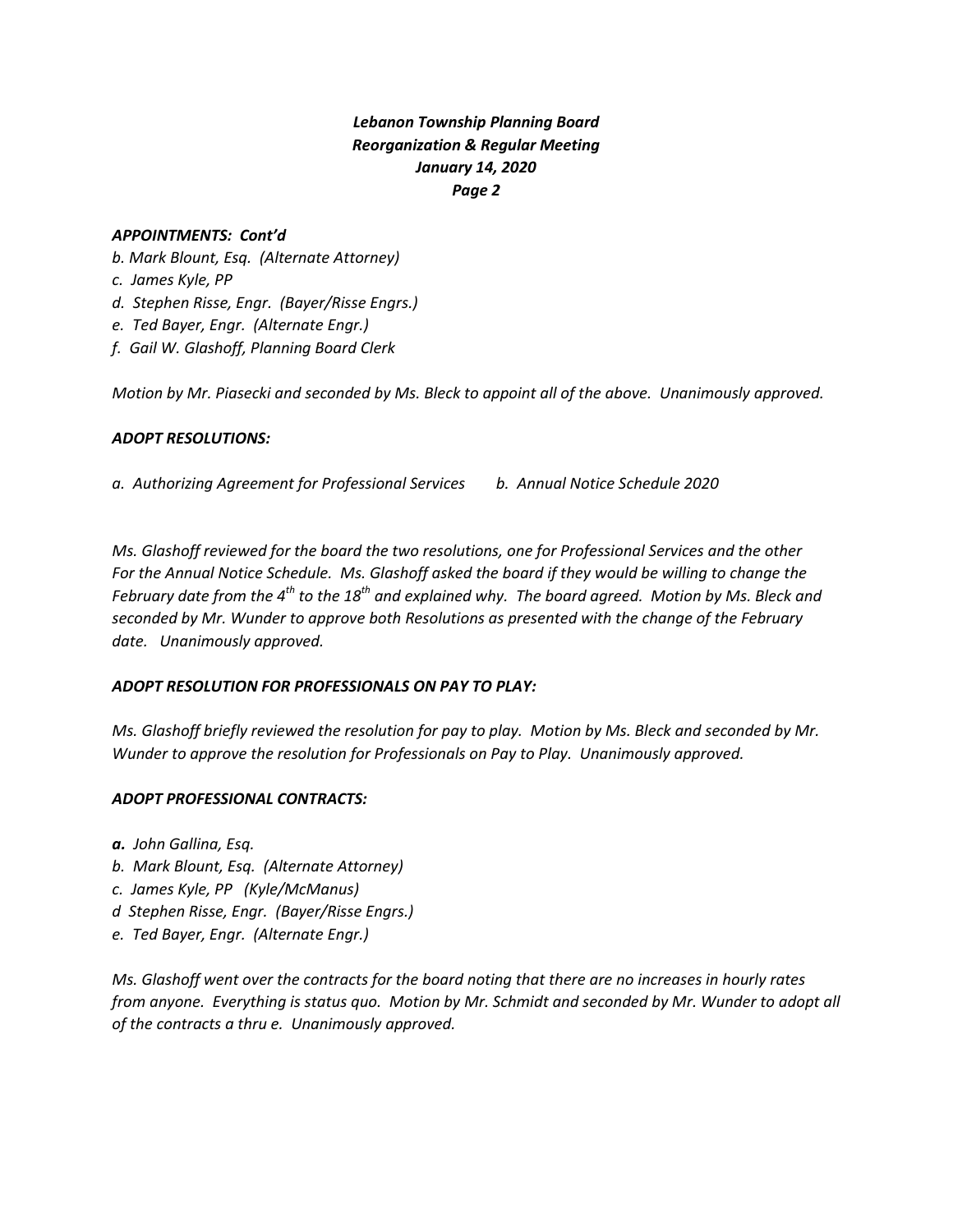# *Lebanon Township Planning Board Reorganization/Regular Meeting January 14, 2020 Page 3*

*APPOINT APPLICATION REVIEW COMMITTEE: After a brief discussion, motion by Ms. Bleck and seconded by Ms. Koehler to have Mr. Piasecki, Mr. Weiler, Mr. Skidmore with Mr. Rich as the alternate on the Application Review Committee. Unanimously approved*

| <b>PRESENTATION OF MINUTES:</b> | December 10, 2019 | Regular Meeting |
|---------------------------------|-------------------|-----------------|
|---------------------------------|-------------------|-----------------|

*Motion by Mr. Piasecki and seconded by Ms. Bleck to approve the minutes as presented. Unanimously approved with Ms. Koehler abstaining.*

#### *UNFINISHED BUSINESS:*

*Old Millpond Farm, LLC Block #60 Lot #4 c/o Simone Soernsen & Edward Grannis Musconetcong River Road R 1½ zone 189 Musconetcong River Road Washington, N.J. 07882*

*PUBLIC HEARING Conditional Use/Site Plan/Bulk Variances*

*At this time Mr. Darryl Schmidt and Mr. Adam Duckworth recused themselves from the public hearing on Old Millpond Farm.*

*Attorney Gallina announced that all the notices have been marked into evidence at the September 17, 2019 Planning Board Meeting with a few extensions of time and the applicant can now proceed with the public hearing. Attorney Guy Wilson represented the applicants Simone Soernsen and Edward Grannis. Mr. Grannis was sworn in at this time. Mr. Grannis said he is the owner of the farm and the President of the LLC. Mr. Grannis thanked the board for their patience with all the postponements and thank their neighbors for coming tonight to support them with this application.*

*Mr. Grannis said they have an acre of orchard fruit, applies, peaches, pears, plums with a quarter of an acre in berries. They also have vegetables and herbs and occasional flowers. We have beehives and also make our own honey and maple syrup. The question was asked if the honey and maple syrup was made on site. Mr. Grannis said yes. The question was asked if everything grown on site is sold on site. Mr. Grannis said yes and also sold at markets. Attorney Wilson asked Mr. Grannis to tell the board about the stand that they are looking to get approved. Mr. Grannis said they need a variance for the front yard setback and in order not to need the variance they would have to eliminate two rows of mature peach trees. Those trees were put there for sunlight, mast production and better drainage.*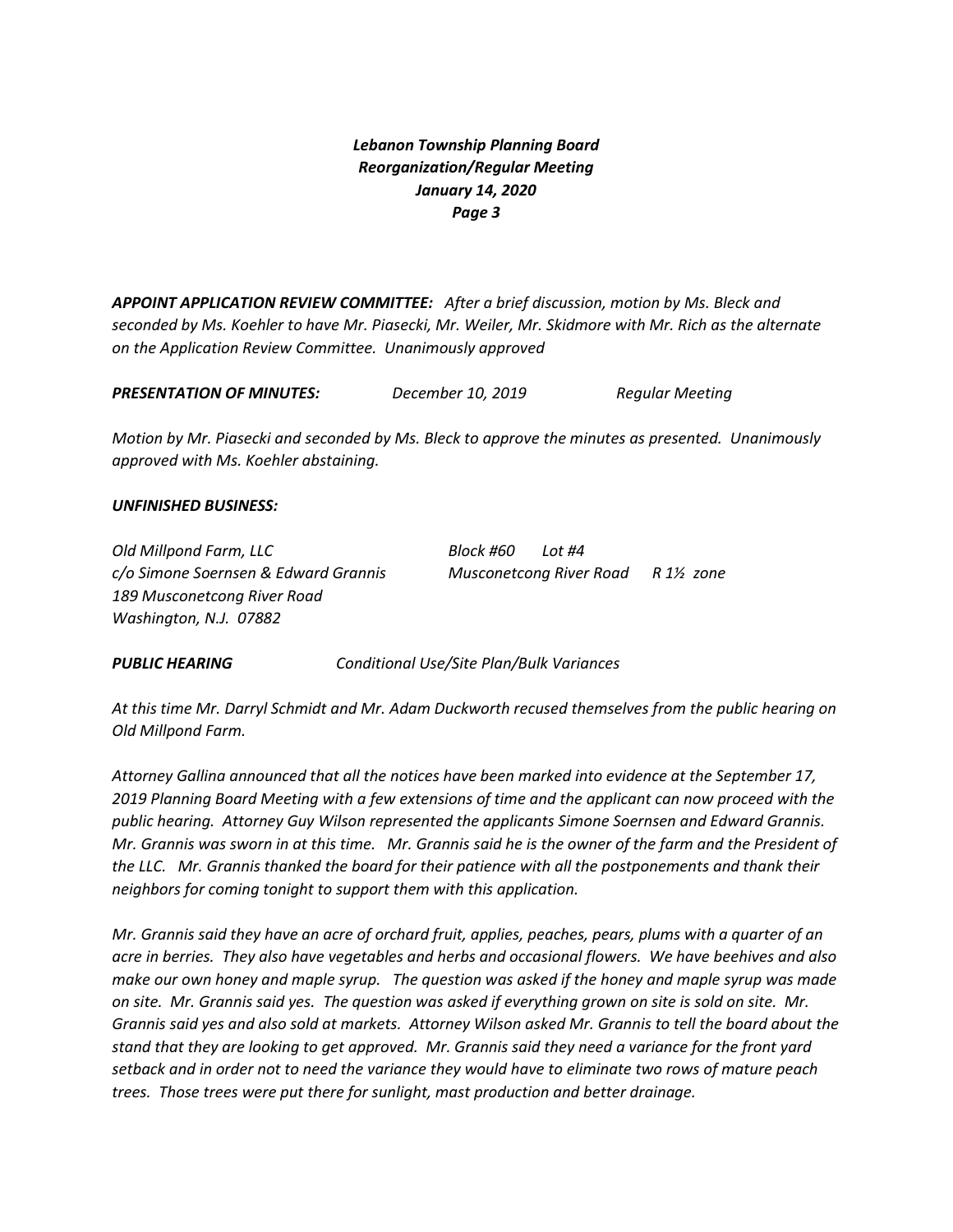*Mr. Grannis said they planted the fruit trees in 2013. Attorney Gallina asked what else is grown on the property. Mr. Grannis said all the items he mentioned are grown on the property. It is a* 

> *Lebanon Township Planning Board Reorganization/Regular Meeting January 14, 2029 Page 4*

*total of 2 acres of mixed fruits and vegetables. Mr. Grannis was asked about the size of the property and said the property consists of 12 acres. The maple syrup comes for the forested portion of the property The property does border the Musconetcong River and said the Old Millpond is also on the property. Mr. Grannis informed the board of the hours of operation which will be 9:00 am to 6:00 pm during the season from March 1 st until December 20th. When asked, Mr. Grannis said they will not be selling Christmas Trees. On Sundays the Church has requested that they open later do to Church Services. Since Church Services end at 10:00 am, the hours on Sunday would be 10:00 am to 6:00 pm. They will be closed for the winter months.* 

*Attorney Wilson had Mr. Grannis discuss the signage for the property. Mr. Grannis said they would like to have a sign on the building with their name and logo. Also, a sign out front stating what was being offered for sale. Mr. Grannis spoke about the lighting, they would have lighting on the building, facing downward. At this point, Attorney Wilson asked if the board had any questions of Mr. Grannis. Attorney Gallina asked about the size, layout and square footage of the building. Attorney Gallina noted that Architectural Plans were submitted. Attorney Wilson stated that Engineer Linda Peterson will be able to discuss the drawings. Ms. Koehler asked about the washing of the fruit, will it go into a septic. Mr. Grannis said it would be an outdoor sink & hose. There will be no plumbing to the building. Chairman MacQueen opened the hearing to the public for questions of the witness. There were none.* 

*Planner Kyle asked about the size of the sign being 6 square feet. Mr. Grannis said this size was good. Planner Kyle asked about the number of employees, will there be someone at the stand to help people, like working the cash register. Wanted to know how the transactions would be handled. Mr. Grannis said he and his wife would be taking care of the customers. Also, there would be an honor system during the day when there were not there and would be shut down at night. Planner Kyle referred to the lighting and that he and Engineer Risse would need to review the plan since there are residential properties on both sides of the applicant's property. Planner Kyle said he just wanted to make sure there weren't going to be any problems with the neighbors over the lighting and that there would not be any lighting casted over the property. Planner Kyle said he and Engr. Risse would need to review the lighting plan to make sure that there would not be any lighting cast over the property line. Mr. Grannis said there will be one light on the porch and one light for the sign which will be on a timer. Chairman MacQueen asked Mr. Grannis where is your electric coming from. Mr. Grannis said there is a pole/with a panel which is 10' away. Engineer Risse asked if they would be in the business of Christmas Trees during the Christmas season. Mr. Grannis stated that they will not be selling Christmas Trees but they will be having Christmas Wreaths to sell. Chairman MacQueen asked if the board had any more questions of Mr. Grannis. There were none.*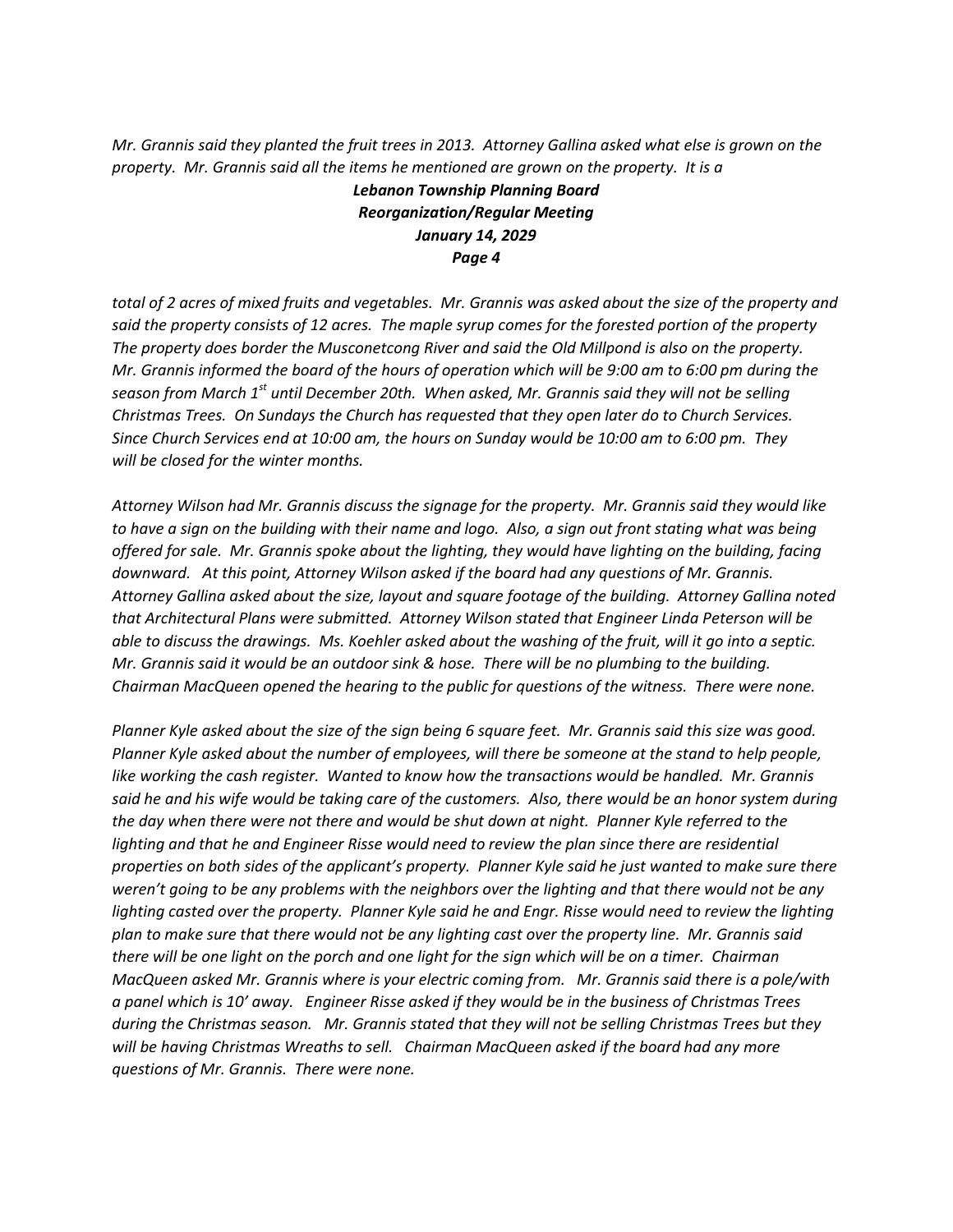*At this time, Linda Peterson, Civil Engr. was sworn in to give testimony. Engineer Peterson gave the board her background and noted that New Jersey only issues civil engineering licenses and has been a licensed Engineer for 38 years. Engr. Peterson referred to the Property Survey that was done by*

# *Lebanon Township Planning Board Reorganization/Regular Meeting January 14, 2020 Page 5*

*Eldon Allen several years ago. The following was marked into evidence: A10-Property Survey prepared by Eldon Allen Block #60 Lot # 4 dated August 14, 2018, also A11-Color Version of Site Plan dated August 14, 2019 that everything is shown.* 

*We show the lot lines, parking and the farm stand which meets the side yard setback on both sides. Engineer Peterson said on the plan they show a 33 ROW with a total of 66' on Musconetcong River Road. When this plan was submitted the County accepted the ROW of 33' from the centerline of the County Road. The parking spaces are shown on the plan right on the ROW line which means the parking spaces are within the front yard setback for why we need the variance. There are 3 parking spaces 14 x 20 being proposed and the ordinance requires 1 parking space for every 200 sq. feet of intergraded farm stand. The farm stand's four sided enclosure is 28 x 20. It will have a standard center peek square roof with a 10' eve. Each porch is 7' wide and 20' long.*

*Engineer Peterson informed the board that they still need approval from the County. At this time, Engineer Peterson went over the remaining items that the County is requesting. The following was marked into evidence: A12-Architectual rendering consisting of 2 concept drawings, A13-Hunterdon County Planning Board letter dated December 24, 2019 addressed to Ms. Glashoff Board Clerk, A14-5 photos consisting of: 1st south side of property looking north, 2nd gravel drive - lines show expansion, 3rd photo of purposed building, 4th photo of road showing telephone pole, sign & mailbox and 5th Changewater Church looking west at T intersection with Forge Hill Road. Engineer Peterson informed the board that they have to get site easements on Lot 3 and Lot 5. They were told by the County that they have to make a good faith attempt to get these site easements from the neighbors on both sides of their lot. At the conclusion of Engineer Peterson's testimony, the board had questions of the testimony given by Engineer Peterson.* 

*The following board members had questions of Engineer Peterson. Mr. Skidmore asked what the markups along the limits of the driveway were on the plan. Engineer Peterson said the present driveway is existing and needs to be wider per the County Planning Board. Mr. Wunder said that having the building closer to the road, it will blend in with the neighboring area and keeping with the character of the area. Ms. Koehler said she was glad that this will not be a pre-fab structure and referred to the need for at least one ADA handicap parking space.*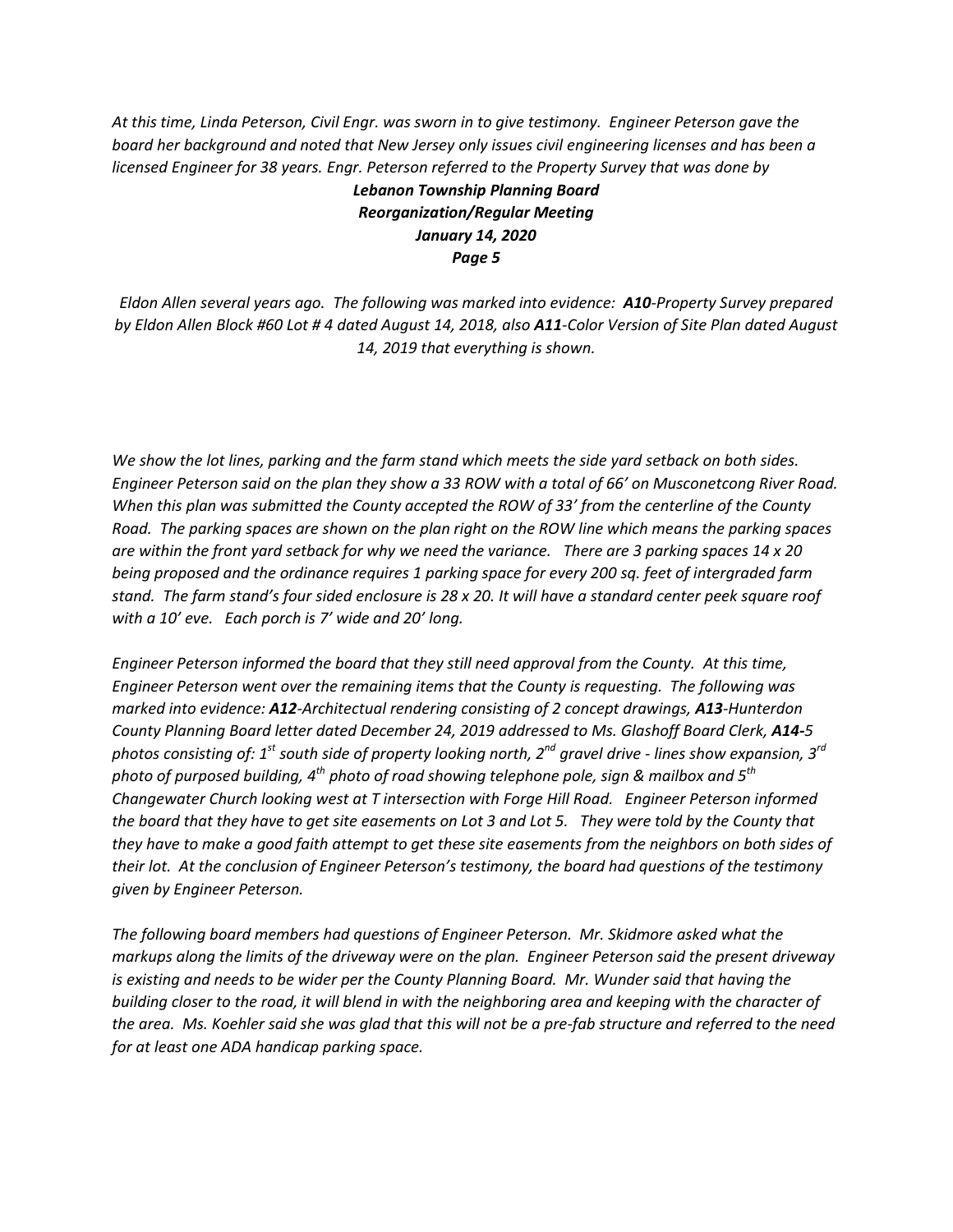*The board discussed the following: it was noted that the County Planning Board in their letter referred to the driveway and that it needs to be wider. The board discussed the need for a handicap parking space. The parking spaces will be 16' x 15'. Planner Kyle said Engineer Risse needs to advise the board on what we will need. Engineer Risse said he will have to look into the guidelines. The board discussed having 2 regular parking spaces with 1 ADA parking space or 3 regular parking spaces and one handicap.*

*Mr. Weiler said he likes the plan and what the applicant is proposing to do. Ms. Bleck asked about the front porch step. Engineer Peterson said there will be only 1 step up onto the front porch. The back* 

## *Lebanon Township Planning Board Reorganization/Regular Meeting January 14, 2020 Page 6*

*porch will be for the owners use only. Planner Kyle referred to the federal guidelines for ADA. The board discussed this issue of the ADA parking at length. It was decided that if a handicap parking space was required then there will be 2 regular parking spaces with one handicap space. The handicap space will*

*have a striped area next to the parking space. The board discussed at length the handicap parking for this site. At the conclusion of the board's discussion, Chairman MacQueen opened the hearing to the public for questions of Engineer Peterson. There were none.*

*Chairman MacQueen asked about the lighting on the building. Engineer Peterson said the lighting will be on a timer. At this time, Chairman MacQueen opened the hearing to the public for statements and testimony. Ms. Ersula Dobson of 8 Symonds Lane asked if the County were to change the number of parking spaces, would the applicant have to come back to the board. Attorney Gallina said if there were to be any amendment depending on the degree or change the number of parking spaces, then the applicant would have to come back to the board. Since no one else from the public had any statements or testimony, Chairman MacQueen asked Planner Kyle if he had anything to add. Planner Kyle wanted to point out items from his report noting the property is located in both the R5 and R 1½ zones. An integrated roadside stand is defined as "A structure from which are sold only goods produced or processed to their saleable form on the property, exclusive of packaging material and similar items incidental to the sale". Per 400-11B(12) which states only goods produced or processed on the property. The maximum size of an integrated roadside stand standing alone shall be 1,000 square feet. The spaces shall be designed and arranged not to create a traffic hazard or obstruction to the traveling public. No more than two signs not to exceed 6 square feet shall be permitted. The Planning Board may establish reasonable hours of operation and include regulations governing the lights. In 400-10a of the ordinance which governs accessory structures, requires all accessory structures not to be located in any side yard, front or rear yard setback. In the R 1½ zone the requirement for front yard is 50' and the proposed structure will be 11' from the property line. The applicant is requesting Bulk Variance relief. The Board has the power to grant a c1 or hardship variance. The Board may also consider granting a c2 variances. In order to grant either c or Bulk Variances, the negative criteria needs to be satisfied. Regarding the negative criteria, the Board should consider the size of the structure proposed along with the intensity of the use. Planner Kyle stated that there is a variance required for the parking in the front yard and*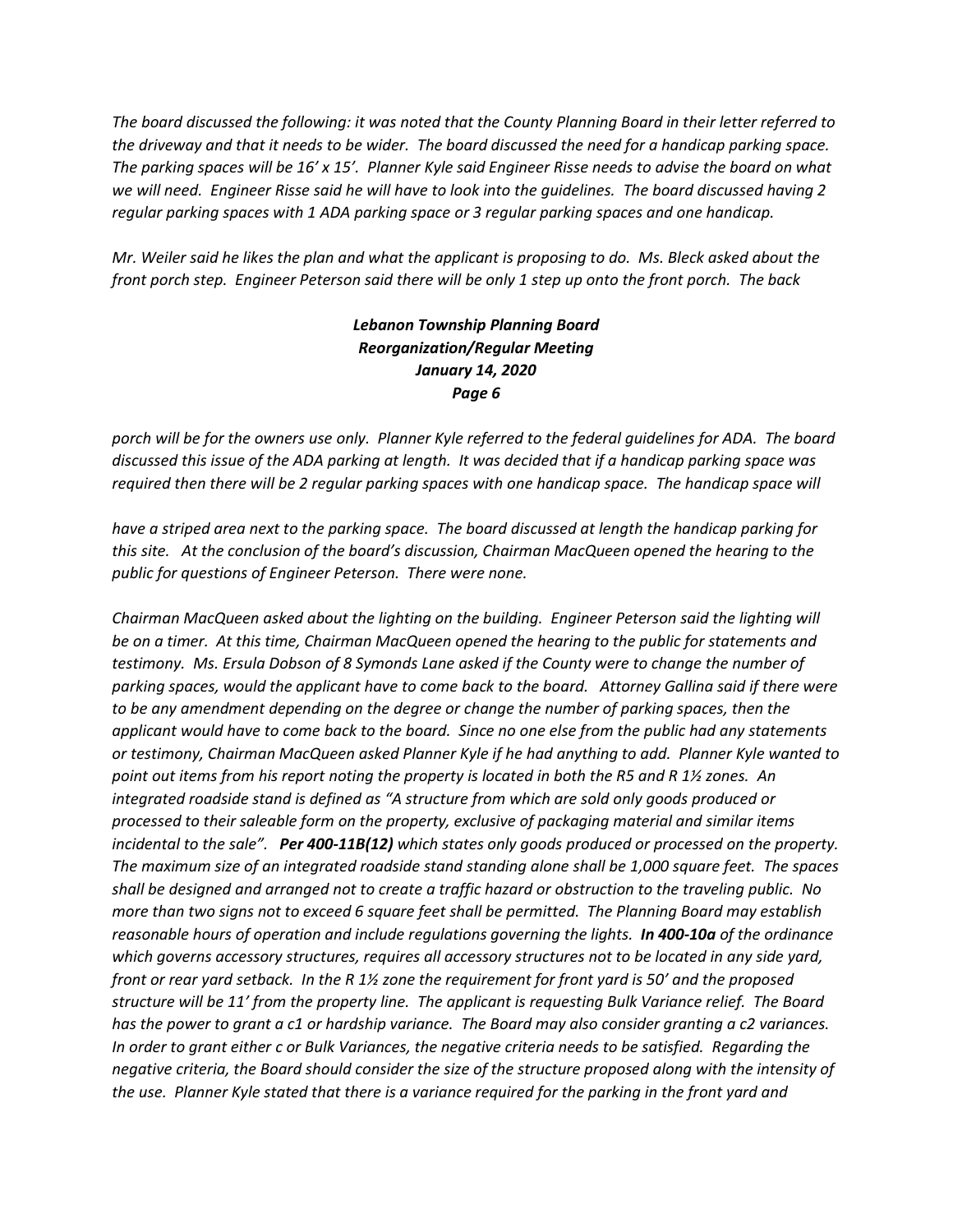*referred to the ordinance on parking and also for the proposed shed. At the conclusion of Planner Kyle's comments there were no questions from the board and when opened to the public, there were none.*

*Chairman MacQueen had Engineer Risse give his report. Engineer Risse referred to the ADA parking space and that they will have to provide at least one parking space. At the conclusion of Engineer Risse's comments, Chairman MacQueen asked if the board had any questions. There were none. When opened to the public for questions or comments/statements there were none.*

> *Lebanon Township Planning Board Reorganization/Regular Meeting January 14, 2020 Page 7*

*Motion by Ms. Bleck and seconded by Ms. Koehler to close the public portion of the hearing. Unanimously approved. Chairman MacQueen asked the board for their input at this time. Everyone was in agreement that they are all in favor of the application. Chairman MacQueen asked for a motion. Motion by Mr. Piasecki and seconded by Mr. Wunder to grant the Conditional Use/Site Plan and Bulk Variances with the following conditions:*

- *a. Applicant will submit a lighting plan for review and approval by Board Engineer. Per Ordinance 400-43 the Board shall retain jurisdiction for 1 year from the date of issuance of the C.O.*
- *b. Approval from outside agencies having jurisdiction but not limited to H.C. Planning Board.*
- *c. All fees, escrows to be current.*
- *d. The applicant will furnish an amended site plan showing the final location of the two parking and the handicapped space. The access area from the handicapped space to the front porch of the roadside stand. The site plan will also denote the construction materials used for the access from the parking space to the front porch of the farm stand.*
- *e.The integrated roadside stand will be constructed completely within the building envelope as shown on the site plan and constructed in accordance with the architectural plans submitted.*

*f.The integrated roadside stand will be operated seasonally from March 1 st through December 20th . The stand would be open from 9:00 am to 6:00 pm Monday through Saturday and 10:00 am to 6:00 pm on Sunday*

| ROLL CALL | <b>Yes:</b> Mr. Wunder | Mr. Weiler   | <b>Absent:</b> Mr. Rich       |
|-----------|------------------------|--------------|-------------------------------|
|           | Mr. Piasecki           | Ms. Koehler  | <b>Abstain:</b> Mr. Duckworth |
|           | Mr. MacQueen           | Mr. Skidmore | Mr. D. Schmidt                |
|           | Ms. Bleck              |              |                               |

### *Attorney Gallina will prepare the resolution to be on the next Agenda of February 18, 2020*

*ITEM FOR DISCUSSION: 2020 PB Budget – Final*